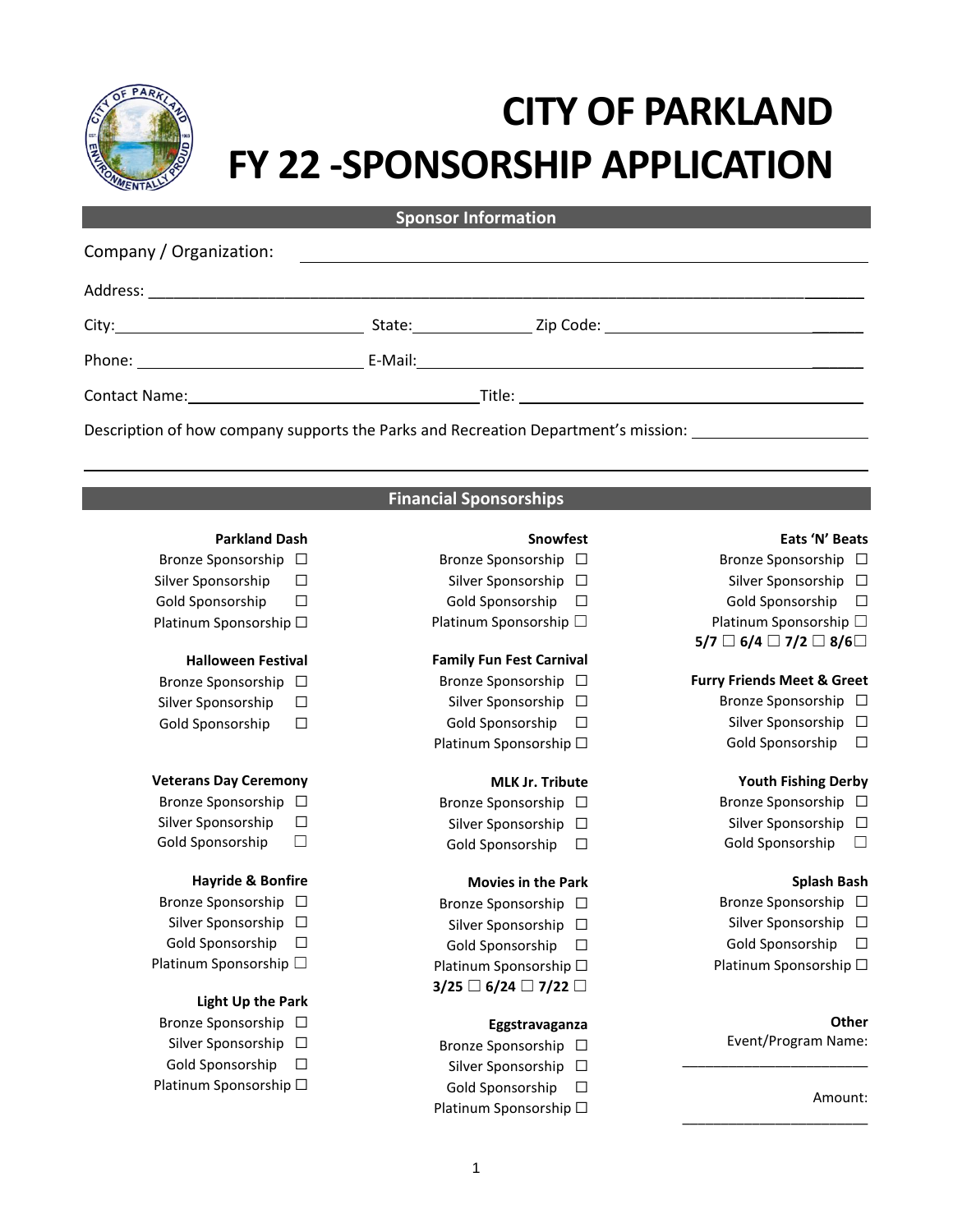# **In-Kind Donation**

\_\_\_\_\_\_\_\_\_\_\_\_\_\_\_\_\_\_\_\_\_\_\_\_\_\_\_\_\_\_\_\_\_\_\_\_\_\_\_\_\_\_\_\_\_\_\_\_\_\_\_\_\_\_\_\_\_\_\_\_\_\_\_\_\_\_\_\_\_\_\_\_\_\_\_\_\_\_\_\_\_\_\_\_\_\_\_\_\_\_\_

\_\_\_\_\_\_\_\_\_\_\_\_\_\_\_\_\_\_\_\_\_\_\_\_\_\_\_\_\_\_\_\_\_\_\_\_\_\_\_\_\_\_\_\_\_\_\_\_\_\_\_\_\_\_\_\_\_\_\_\_\_\_\_\_\_\_\_\_\_\_\_\_\_\_\_\_\_\_\_\_\_\_\_\_\_\_\_\_\_\_\_

\_\_\_\_\_\_\_\_\_\_\_\_\_\_\_\_\_\_\_\_\_\_\_\_\_\_\_\_\_\_\_\_\_\_\_\_\_\_\_\_\_\_\_\_\_\_\_\_\_\_\_\_\_\_\_\_\_\_\_\_\_\_\_\_\_\_\_\_\_\_\_\_\_\_\_\_\_\_\_\_\_\_\_\_\_\_\_\_\_\_\_

\_\_\_\_\_\_\_\_\_\_\_\_\_\_\_\_\_\_\_\_\_\_\_\_\_\_\_\_\_\_\_\_\_\_\_\_\_\_\_\_\_\_\_\_\_\_\_\_\_\_\_\_\_\_\_\_\_\_\_\_\_\_\_\_\_\_\_\_\_\_\_\_\_\_\_\_\_\_\_\_\_\_\_\_\_\_\_\_\_\_\_

\_\_\_\_\_\_\_\_\_\_\_\_\_\_\_\_\_\_\_\_\_\_\_\_\_\_\_\_\_\_\_\_\_\_\_\_\_\_\_\_\_\_\_\_\_\_\_\_\_\_\_\_\_\_\_\_\_\_\_\_\_\_\_\_\_\_\_\_\_\_\_\_\_\_\_\_\_\_\_\_\_\_\_\_\_\_\_\_\_\_\_

\_\_\_\_\_\_\_\_\_\_\_\_\_\_\_\_\_\_\_\_\_\_\_\_\_\_\_\_\_\_\_\_\_\_\_\_\_\_\_\_\_\_\_\_\_\_\_\_\_\_\_\_\_\_\_\_\_\_\_\_\_\_\_\_\_\_\_\_\_\_\_\_\_\_\_\_\_\_\_\_\_\_\_\_\_\_\_\_\_\_

Event/Program Name:\_\_\_\_\_\_\_\_\_\_\_\_\_\_\_\_\_\_\_\_\_\_\_\_\_\_\_\_\_\_\_\_\_\_\_ Event/Program Date:\_\_\_\_\_\_\_\_\_\_\_\_\_\_\_\_\_\_\_\_

Product/Goods/Services donating (include quantity of items and estimated retail value):

# **Sponsorship Policies**

The City of Parkland (City) has many committed sponsors who support multiple events. For those sponsors who wish to do so, we offer the below discount opportunity for financial sponsorships.

- 5% off when sponsoring 3 events
- 10% off when sponsoring 6 events
- 15% off when sponsoring 10 events or more

# **Sponsorship Policies**

# **Guidelines:**

In general, businesses and organizations are eligible for sponsorships if they meet the following criteria:

- 1. Support the Parks and Recreation Department's mission;
- 2. Relates to the intent/purpose of the program, event, or project;
- 3. Provide a positive and desirable image to the community;
- 4. Enhance the standards and visual integrity of the program, event, or project;
- 5. Does not create a conflict of interest of the Department or City;
- 6. Does not sell products or services at program, event, or project.

# **Financial Sponsorships:**

A financial sponsorship is a monetary support for a specific program, event or project in exchange for tangible or intangible benefits. All benefits for an approved Sponsor are as defined in the sponsorship packet.

# **In Kind Donations:**

In-Kind donations is a gift of goods, products or services (other than money) freely given to the City for a specific program, event or project. In-Kind donations may be considered. The donated product or service must be relevant and beneficial to the event. Sponsors who provide an in-kind donations will receive the sponsorship level equivalent to the retail value of the donation.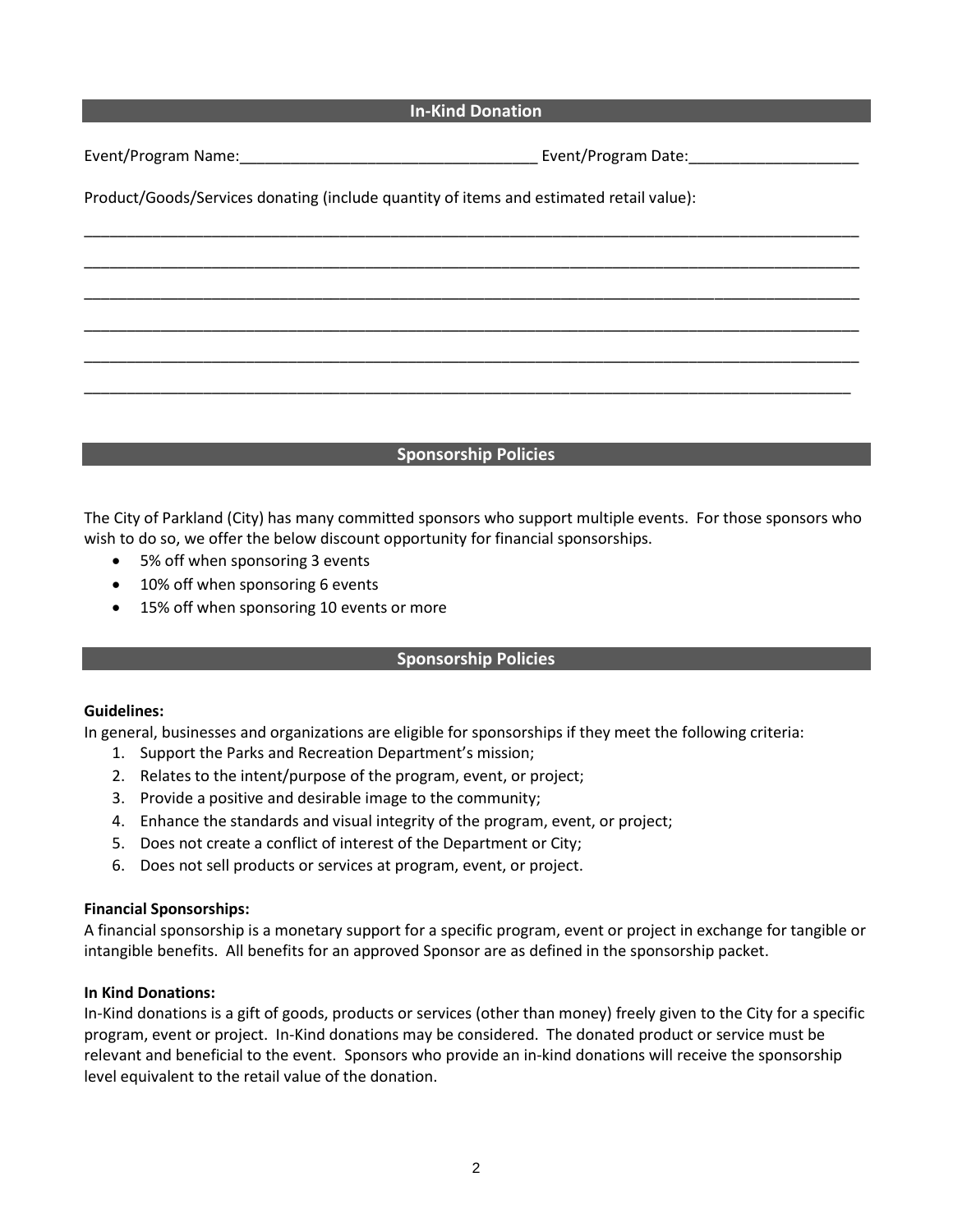# **Advertising:**

Advertising is the signage created and paid for by the sponsor to promote a business, organization, product, or service. Advertising generally is not allowed within City parks and facilities. The permanent placement of a corporate logo, brand, product, or service in a park facility is considered advertising and not allowed. However, temporary display of a Sponsor banner is allowed only during the event hours at the event location if defined in the Sponsors benefit level.

# **Sponsor Trademarks/Sponsor Materials:**

The Sponsor grants the City a limited license and right to use Sponsor's trademarks, trade names, logo designs, and company description as submitted to the Parks and Recreation Department in any medium of advertising, marketing materials and/or promotional goods distributed solely in conjunction with the event(s).

# **Company Identification and Logo:**

In order to be included within our marketing materials, the Sponsor's logo must be received no later than 45 days prior to the event. Please provide a high resolution logo t[o ParklandEvents@cityofparkland.org.](mailto:ParklandEvents@cityofparkland.org) Please note, some events may require materials 60 days prior to event to receive full benefit. When the Sponsor is required to provide the City with a banner for display, the size of the banner should not exceed 3-foot X 6 foot.

# **Cancellation and Termination:**

All requests for cancellation or refunds must be in writing and received by the City at least (90) days prior to the sponsored event/program. If request is received within this timeframe, a full refund minus an administrative fee of \$50 will be issued. The City may terminate any time for any reason and will notify the Sponsor in writing. Upon such termination, the City shall return to the Sponsor any materials donated and the fee minus any incurred expenses.

# **Indemnification**:

General Indemnification: Sponsor shall at all times indemnify and hold harmless the CITY, its officers, agents, servants, and employees from and against any and all causes of action, demands, claims, losses, liabilities and expenditures of any kind, including attorney fees, court costs, and expenses, caused or alleged to be caused by intentional or negligent act of, or omission of, Sponsor, its employees, agents, servants, or officers, or accruing, resulting from, or related to the subject matter including, without limitation, any and all claims, losses, liabilities, expenditures, demands or causes of action of any nature whatsoever resulting from injuries or damages sustained by any person or property. In the event any lawsuit or other proceeding is brought against City by reason of any such claim, cause of action or demand, Sponsorshall, upon written notice from City, resist and defend such lawsuit or proceeding by counsel satisfactory to City or, at City's option, pay for an attorney selected by City Attorney to defend City. Nothing shall be deemed or treated as a waiver by the City of any immunity to which it is entitled by law, including but not limited to the City's sovereign immunity as set forth in Section 768.28, Florida Statutes. Patent and Copyright Indemnification: Sponsor shall indemnify, save and hold harmless, the City, its officers, agents and employees from all claims, damages, losses, liabilities, and expenses arising out of an alleged infringement of copyrights, patent rights, the unauthorized or unlicensed use of any material, property or other work in connection with the sponsorship and/or event.